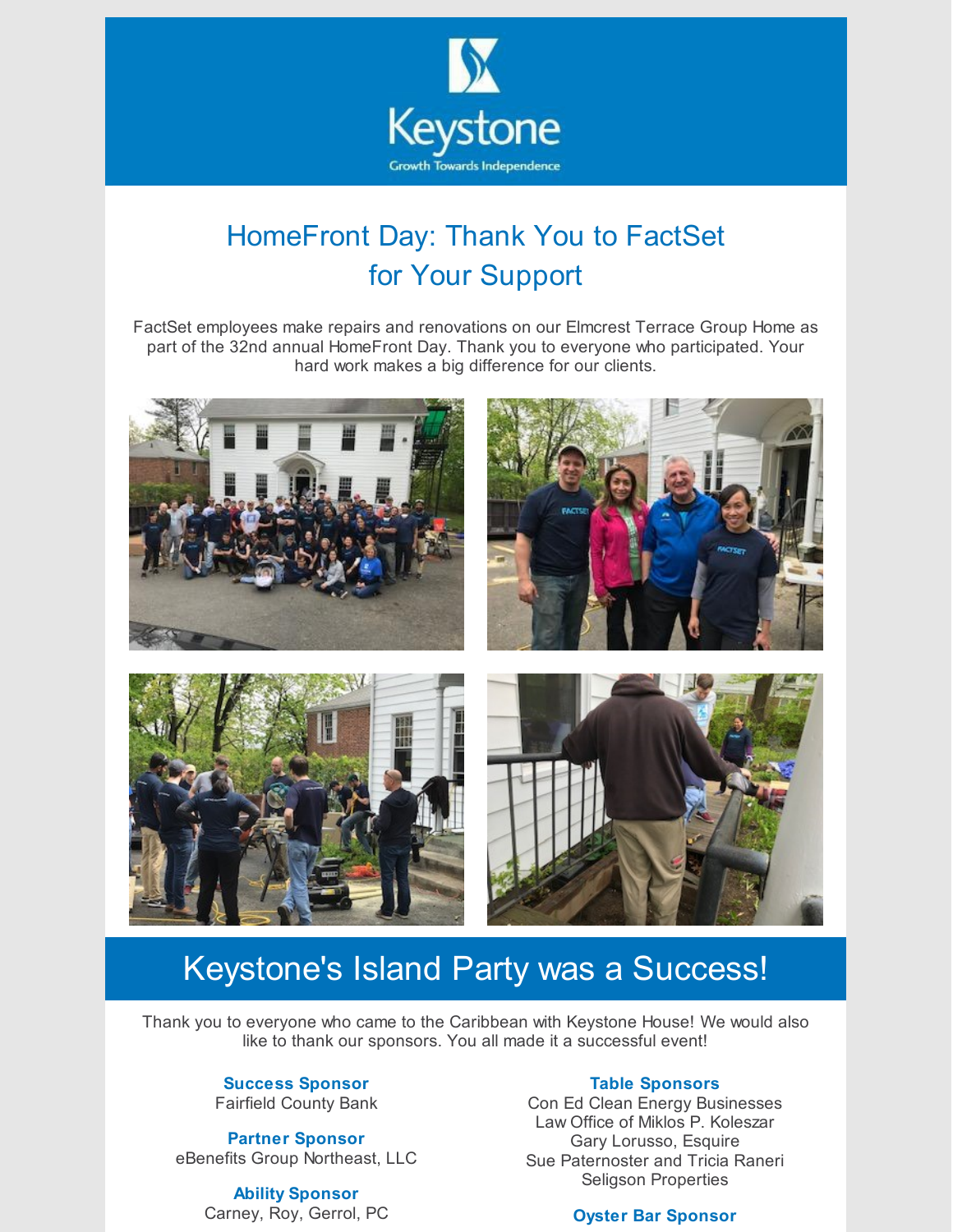#### **Achievement Sponsor** Jack & Lee Ann Fallet

Norm Bloom & Son LLC Copps Island **Oysters** 

**Program Ad Cover** Con Ed Clean Energy Businesses **Dessert Sponsor** Angela Mia Bakery













# Join Us for a Trip to Lancaster!

### **Sons of Italy & Keystone House Lancaster Show Trip**

**When:** November 13-15, 2019

**Highlights Include:** "The Miracle of Christmas" show, "Joy to the World" show, visit to Kitchen Kettle Village and admission to The Amish Experience & Jacob's Choice at the F/X Theater.

**Cost:** \$365 per person, based on double occupancy.